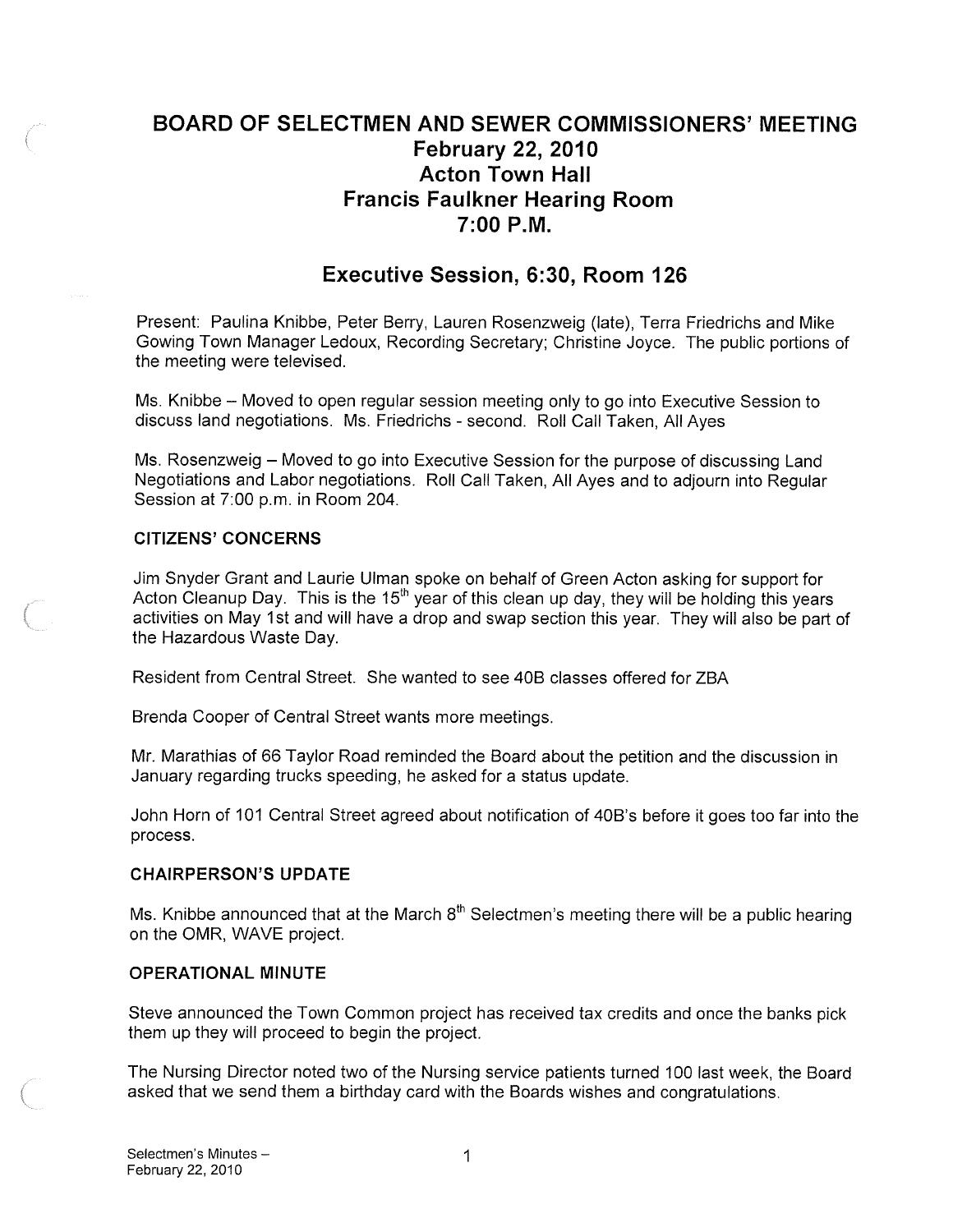# PUBLIC HEARINGS & APPOINTMENTS

### SENATOR ELDRIDGE, REPRESENTATIVES JENNIFER BENSON AND CORY ATKINS

Ms. Rosenzweig noted that her assigned committees were on the subject of water resource protection,, waste water and the high cost of keeping pollutants out of the water supply. She asked what kinds of funds or bills had been filed to address them. Representative Eldridge noted he is working these issues and noted they are looking forward to change at the State level.

Ms. Rosenzweig asked about more transportation to go in to Boston and just get around town. Senator Eldridge noted that he was interested in increasing the gas tax in order to fund public transportation and other transportation improvements toward greener alternatives.

Mr. Berry asked about legislation pending Quinn Bill Police education incentive bill. He noted we were charged 50% and the State 50%. The State has withdrawn their share we may have to reimburse the full amounts and that we have budgeted full payment. Representative Benson noted she supports the legislation to address the Quinn Bill. Are towns really exposed to this litigation and the State told her no.

Representative Atkins agreed with Representative Benson that we want to address this cut, the money will not be there and we need to clean up the legislation so the towns are not left with financial exposure. Mr. Berry asked about Health Insurance Issues and we cannot make the changes that the State can without bargaining. Senator Eldridge spoke about the health insurance costs but they could not report on anything at this time. Representative Atkins said that she feels it needs to be changed and collective bargaining is not working here. She said we need to provide some sort of resolution. She noted Chelmsford's situation.

Ms. Knibbe spoke about joint resolution; the State will not be done until after our Town Meeting. Senator Eldridge said by mid-March will provide local aid resolution. He noted we will be getting local aid cuts and to budget a 10% cut. Ms. Knibbe spoke about 40B and one of difficulty it overrides local zoning. Is there any hope made to 40B to count our existing rental units in town toward our %10 affordable requirement? Have there been any other changes in 40B? Senator Eldridge said that he is frustrated that the Joint committee on Housing is not addressing the issue. There will be a binding referendum on the November ballot to repeal 40 B.

Ms. Knibbe asked for the same rules for health insurance. Representative Atkins spoke about her towns and noted the House of Representatives as priorities which would save the towns money, Health care GIC or by design and Quinn bill. Representative Benson said she supports Representative Atkins, it has to be one of the other GIC or by design, she said we will not give up on this issue and the costs associated.

Ms. Knibbe asked about the South Acton Train Station and Senator Eldridge is working on this.

Ms. Friedrichs asked about unfunded mandates and places where the Governor presses staff about growth and working on projects that get us in deeper and we are the ones paying for it. She also spoke about future growth and withdrawal limits from aquifers and asked for a status report on this issue to insure safe yields to protect our water.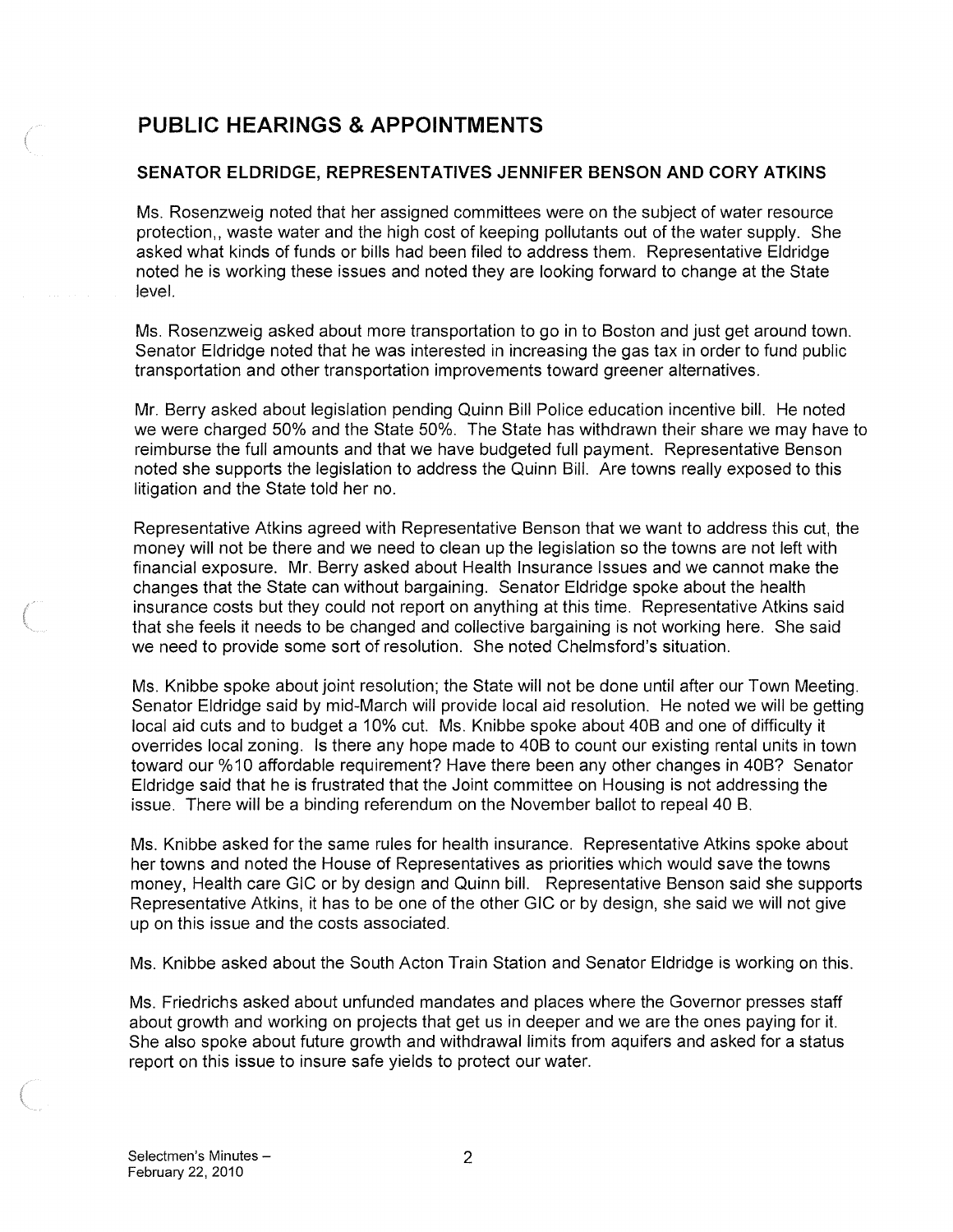Mr. Gowing asked Representative Atkins about a Concord resident that is pressing for local income tax and asked if they wanted to weigh in on it. They are looking for a way to keep Concord as diverse as possible. This is a grass roots effort and she does not know how far it will go, they propose to tax the wealth not the property tax which can put a high tax burden on someone whose property has a high value, but whose income may be much more moderate.

#### BURGERDROME SPECIAL USE PERMIT, 257 MAIN STREET, INCREASE SEATING

Ms. Friedrichs noted that they want to increase their seating. Ms. Rosenzweig complimented them on the improvements to the exterior (and interior) of the building. They plan on working on the siding closest to the Meineke property and make roof improvements some time within the next year, depending on available funds.

Ms. Rosenzweig- Move to approve the Special Use Permit for additional seating for the Burgerdrome. Ms. Friedrichs — second. UNANIMOUS VOTE

### INDOOR SPORTS, CHANGE OF LIQUOR MANAGER

Ms. Millhome said that all the people working are TIPS trained. She has worked there for 15 years, working her way up to General Manager and now Liquor Manager. Ms. Friedrichs — Moved to approve. Ms. Rosenzweig — second. UNANIMOUS VOTE

### COMMUNITY PRESERVATION COMMITTEE ARTICLE PRESENTATION

They will be meeting this week to review the 12 projects including the Caouette land acquisition, and will fully fund Open Space, Sachem Way, Community Housing and Theater III needs assessment as well as the Bruce Freeman Rail Trail and CPC administrative costs.

They discussed the windows for town hall and the test house. The test house is a period piece and if we don't keep it is forever lost to the community.

Ms. Rosenzweig asked about the window project being done in phases and does it add to the cost.

Ms. Knibbe wanted to know if they stage the windows and asked them to ask Dean about that.

Dore' Hunter spoke about the sponsors need to come in on time. The Test House is something that came at the last minute. Get it in early and don't have to rely on getting a waiver on the time line.

Open Space Acquisition Fund and they have reviewed and asked the BOS signed off on their projects.

Caouette Land was discussed and it was noted that we are still in negotiation on this. It was decided that the CPC should call an Executive Session to discuss the status of this proposal.

#### PIPER LANE RESOLUTION

Steve spoke about the Piper Lane lot and that there is no legal frontage on it. We wanted to sell the house and the funds would go back to the CPC. It was asked what we can do to sell the property. First remedy was to go to Town Meeting to get permission to sell it, and is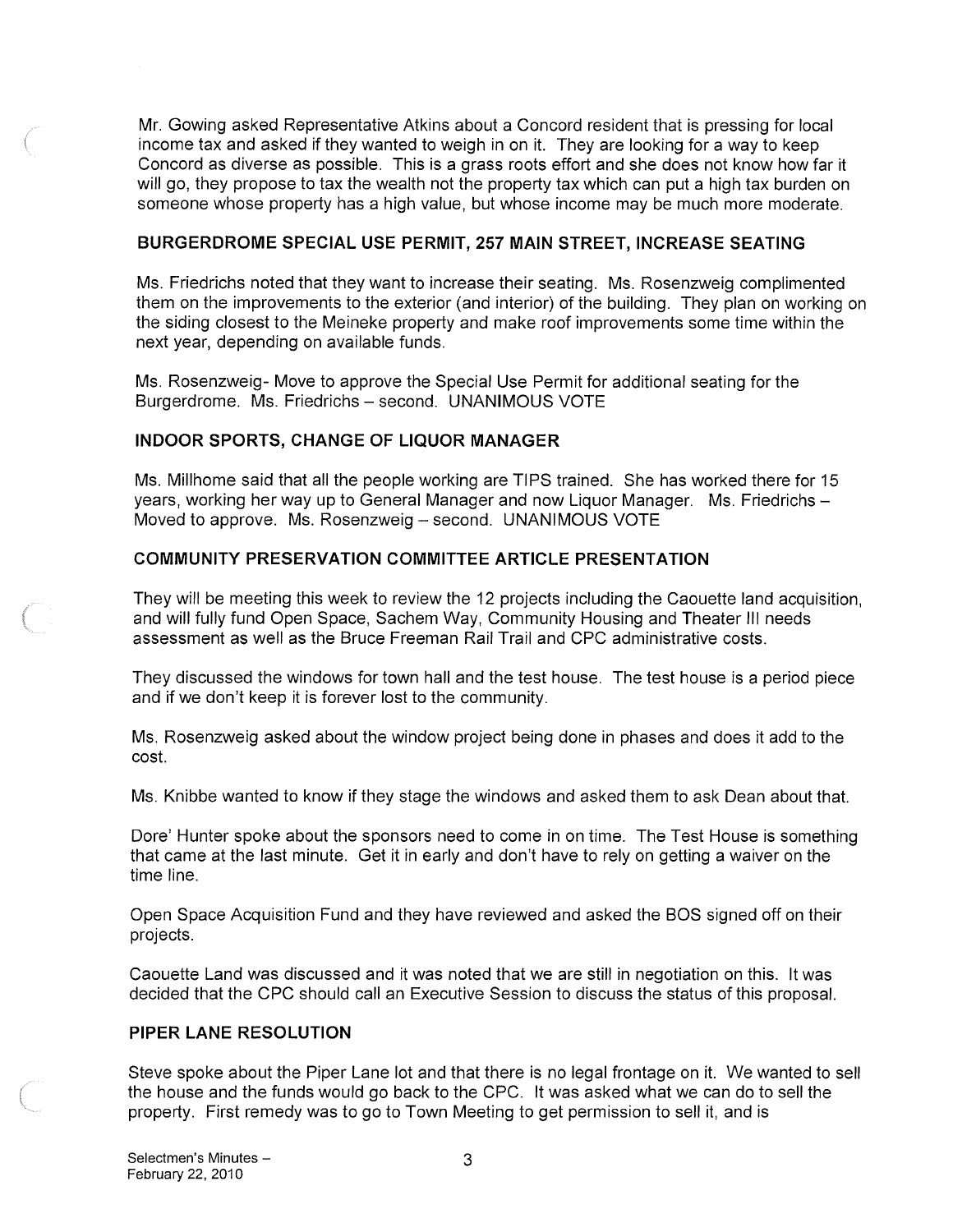complicated. Second one would be acquire a vacant piece of land on Piper Road to give the house frontage.

Mr. Berry asked about where we could get the money in this year's budget. Steve felt we could use unexpended warrant article money. If we are going forward the Town should get the \$33,000 to purchase the vacant lot with the CPA monies being returned.

The Board asked Roland and Steve to prepare the articles for the next Board meeting.

#### STRETCH CODE

Ms. Knibbe asked Chris Schnaffer to speak about the Stretch Code we hope will be adopted in Acton. It does not have any financial impact on any existing buildings Impact will be on new construction in a town that has adopted the Stretch Code. It requires them to get tests-- urges a high level of efficiency. The benefits are to the potential to home buyers to save energy. The Town side would note the efficiency. They want to be considered a Green Community so we can get more funding that may be available.

Mr. Gowing asked about the status of the Stretch Code in other communities.

#### SUBURBAN MOBILITY

Ms. Osman was present to explain the Suburban Mobility funding match article for this year's town meeting. They want the second years match voted at the Town Meeting. We need to hire a transportation coordinator once it is signed. Terra asked if this would need money upfront. We need to keep a running list of polices that have future costs as they are not noted in ALG. Ms. Osman said we need to be a reliable service, and start off with a big bang.

#### MILITARY PAY DIFFERENTIAL

Ms. Rosenzweig discussed the issue and exploring how best to meet the military pay differential when employees have been called to service. Steve explained the choices; we could accept Chapter 137 at town meeting which would allow the town retroactive delta going back to Sept.<br>11<sup>th</sup>. They said perhaps a policy would be more flexible. Staff has worked through the policy and it has been worked with Town Counsel. Steve's recommendation was to go with the policy and then we would have flexibility. Ms. Knibbe noted that other towns have already done this; she would like to see the policy instead of going to Town meeting to accept Chapter 137. Steve was asked to go back to Counsel to ask about the policy. Ms. Friedrichs - Moved to approve this policy. Ms. Rosenzweig — second. 4-1 Mr. Berry Abstaining, Motion passes.

# SELECTMEN'S BUSINESS

## ALGIBUDGET DISCUSSION

Ms. Knibbe asked Mr. Gowing and Ms. Friedrichs reported on back room consolidations. Mr. Gowing reported if they combined they would need space. Recreation would receive more opportunities to send out booklet four times per year.

Ms. Friedrichs reported on back office of the school and town with no clear direction of what the definition of back office activities were. They consulted the Munis vendor to see if we have the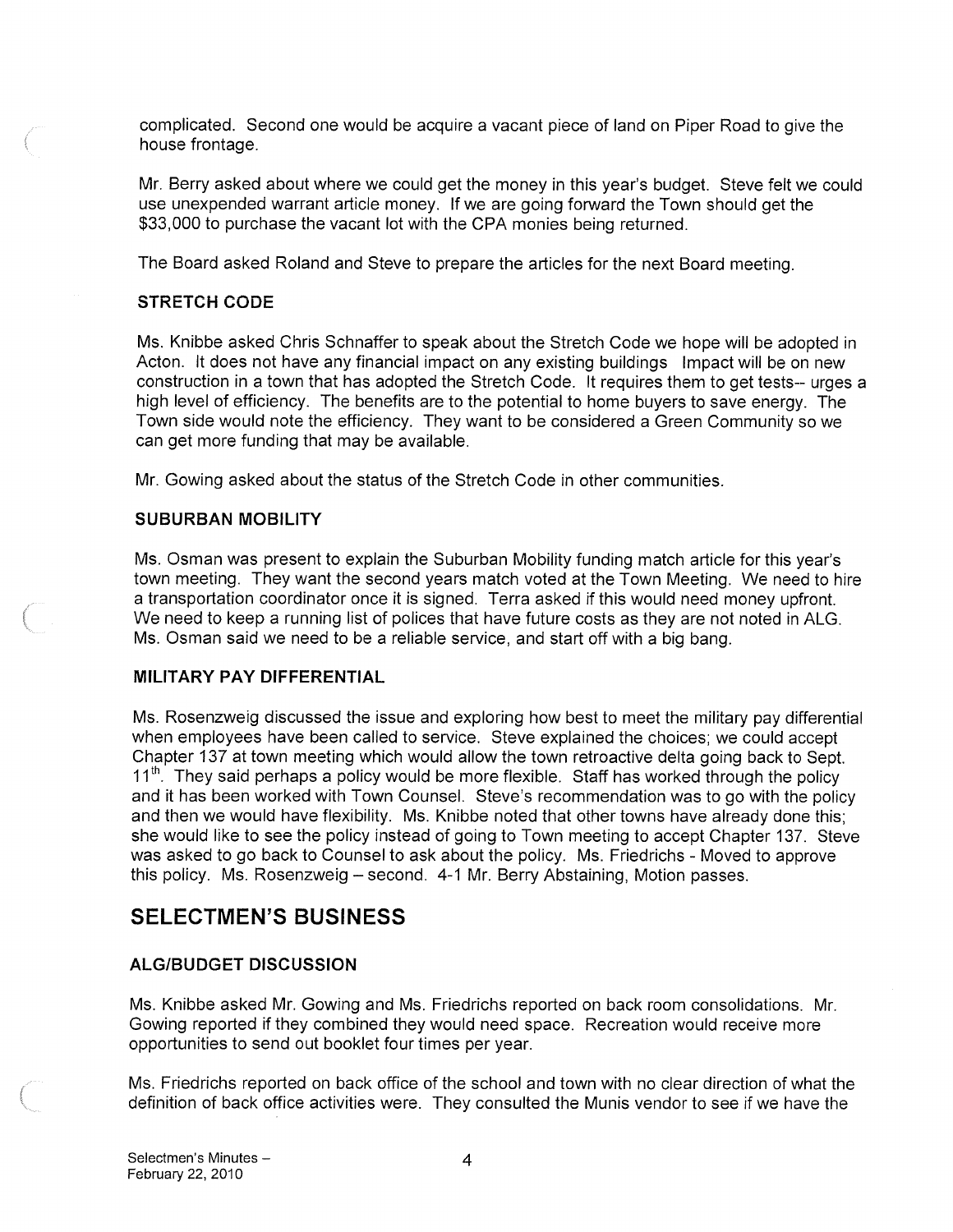modules at town hall. She recommended we look at combining. She suggested that the vendor go through what we have and take away the ones we don't use.

Ms. Knibbe discussed overlay. We have a surplus in overlay and we could ask the Assessors to release the money into free cash.

Ms. Knibbe Moved to ask the Town Manager to ask the Assessors release the 1,320K. Mr. Gowing -second. 4-1 Ms. Friedrichs, Nay. Motion passes.

Ms. Knibbe discussed her Finance Committee presentation for the  $25<sup>th</sup>$  of February. Mr. Gowing asked about the Green Acton funding. Ms. Friedrichs spoke about the assets and that we have a list of obligations.

Ms. Rosenzweig was supportive of the reuse of the unexpended warrant articles to make the Town safer.

Peter Ashton commented on Steve and Fincom finding the funds. He suggested that the then Board had been lied to by the Manager and Asst. Manager. Over 1/2 of a Million in funds, we needed the money and were told by them that it would flow to free cash, it never happened. He noted his outrage about this situation.

Ms. Rosenzweig expressed that we have needs on the town side also. She felt ALG needed to know that the town side was short also.

Do we take the money and fund things we have cut out of the budget, or use it to reduce the use of reserves.

Ms. Rosenzweig said we need to put the money to our most critical needs.

#### SELECTMEN'S REPORTS

Ms. Rosenzweig spoke about three warrant articles that will be on town Meeting with regard to water.

Ms. Rosenzweig spoke about the Spencer Tuttle analysis for that location.

Mr. Berry reported on the train station site visit and the letter writing to consider other alternative to the one they presented. Health Trust will be meeting to set rates

Ms. Friedrichs noted her work on the train station. Ms. Friedrichs spoke about the upcoming Site Plan by WAVE proposal and hopes that it is an open forum for comments. Ms. Knibbe said it would be for citizens to speak.

COD is sending out the mailing with the census and it will be handled privately.

#### 2010 ANNUAL TOWN MEETING

No discussion

#### OTHER BUSINESS

Ms. Rosenzweig - Move to extend the Town Manager's contract one year. Ms. Friedrichs second UNANIMOUS

Selectmen's Minutes — 5 February 22, 2010